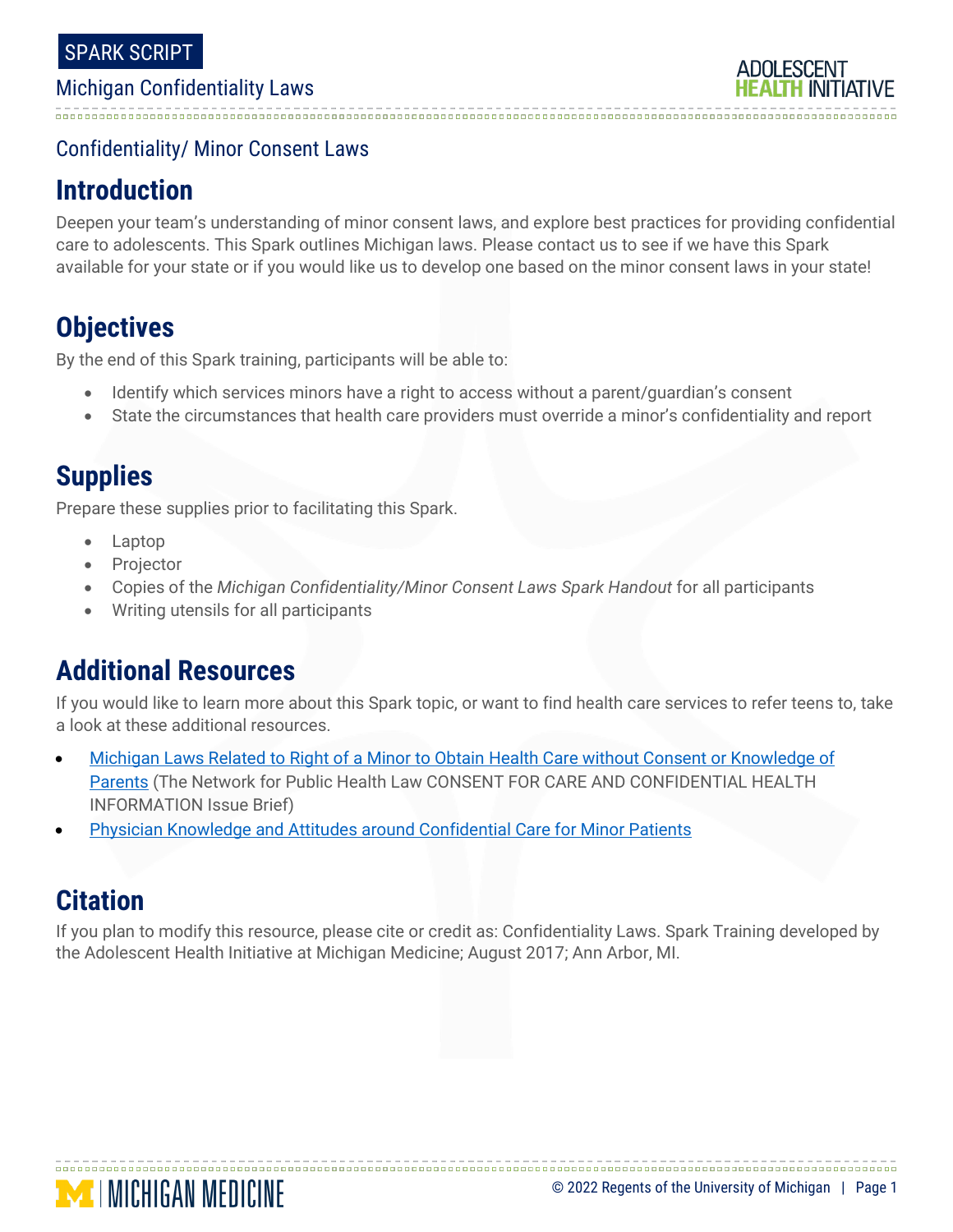



# **Intro/Hook** (4 minutes)

## $\Box$  1 – TITLE SLIDE

Today we are going to do a 15-minute mini-training, also called a Spark. As youth-serving professionals, it is important that we understand adolescent confidentiality and minor consent. Each person here will have times where we need to know and comply with confidentiality laws, though it's different for our various roles. For each law and scenario we discuss, please think about how it applies to your role. To get us started, let's review a case scenario.

### **2 - CASE SCENARIO: SHAY**

This is Shay who is 15. She is here today because of a sore throat. During her visit the clinician found out that she is concerned about having a STI. Shay says she is worried her mother will kick her out of the house if she knows Shay is sexually active. How does the right to confidentiality help or hurt Shay?

Give participants a moment to respond to the question on the slide. You may choose to have discussion here or just have people think about it.

**EXCO** Usually, not all of this patient information is available to everyone who comes into contact with her. When we know more details about a patient, does it affect how we feel about the patient's right to confidentiality? Even though we know the law says we need to respect teens' confidentiality, it can be challenging when we think parents should be involved. What can go wrong if we accidentally break confidentiality?

Have a couple of people respond briefly. Main point: If we don't follow the laws, it can have a negative impact on teens.

Many teens choose to include their parent or quardian in decisions about their health. For some teens, however, having the option of certain confidential services makes it more likely that they will seek care when they need it. For instance, a sexually active teen may be more likely to use contraception if someone tells the teen that they can get birth control without a parent or guardian's consent.

# **Key Concepts** (8 minutes)

**MENGAN MEDICINE** 

### $\blacktriangleright$  3 – MI LAW: PARENTAL CONSENT EXCEPTIONS

Let's review the laws and consider how we implement them here. As we see on this slide, a parent or legal guardian must provide consent on behalf of a minor (under age 18) before health care services are provided, with **several important exceptions**.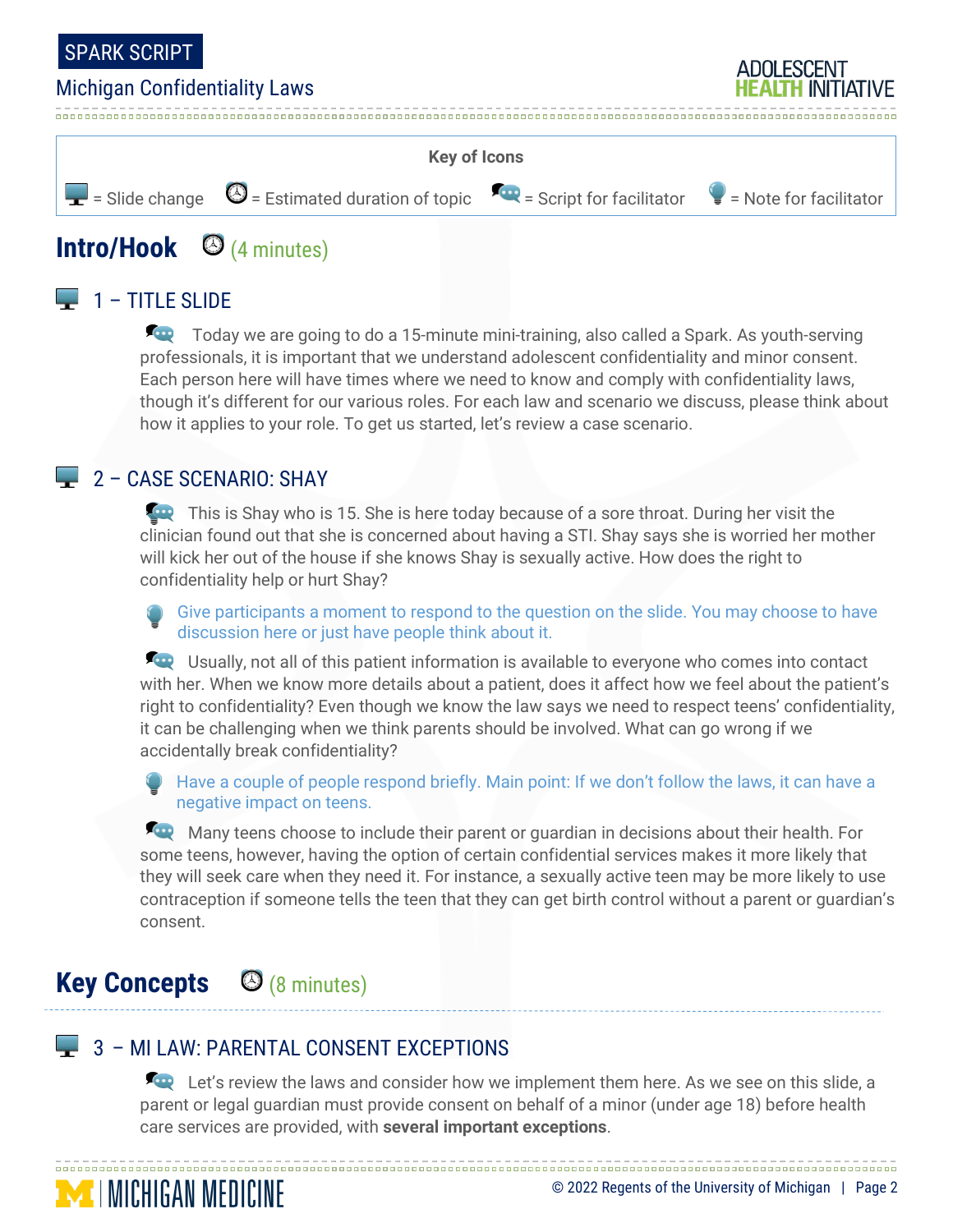- Emergency care
- Care for emancipated minors who can be emancipated by court order, marriage, or military active duty
- Specific health care services related to sexual health, mental health, or substance abuse treatment

Pass out the "Michigan Confidentiality/Minor Consent Laws" handout.

### $\Box$  4 – MI LAW: CONFIDENTIALITY/MINOR CONSENT

Here's a handout that explains Michigan's confidentiality and minor consent laws. This slide also outlines the laws and can be a cheat sheet if you want to keep it handy. As we see here, patients under 18 have a right to the following **without** parental/guardian consent or knowledge:

- Pregnancy testing and prenatal care
- Birth control information and contraceptives
- Testing and treatment for sexually transmitted infections (STIs)
- Substance abuse treatment

Patients ages 14 and up can access **mental health counseling** without parental/guardian consent/knowledge. This lasts for up to 12 visits, or for 4 months.

Are there any questions?

### 5 – MI LAW: CONFIDENTIALITY/MINOR CONSET FOR PREP

#### **COD**

- PrEP prescriptions for a minor in the absence of a recent STI and is not prescribed in a Title X clinic requires parental consent
- PrEP prescriptions with or without a recent STI at a Title X clinic does NOT require parental consent
- PrEP prescriptions with a recent STI in any type of provider setting does NOT require parental consent

### 6 – CASE SCENARIO: SHAY

Let's go back to our 15-year-old patient scenario, Shay. Let's answer these questions together as I read through them.

- Can Shay receive STI testing without a parent's permission? [Answer: Yes]
- Can she receive STI treatment? [Answer: Yes]
- What if Shay was 13 years old? Answer: [Yes, she still could, though **it's best to encourage the patient to tell her parent**, and probe for signs of abuse.

### 6 – MICHIGAN LAW: REPORTING

**MINICHIGAN MEDICINE** 

Now we're going to review when a minor's confidentiality must be overridden. Health care providers must override the minor's confidentiality and report if:

There is suspicion of abuse by an adult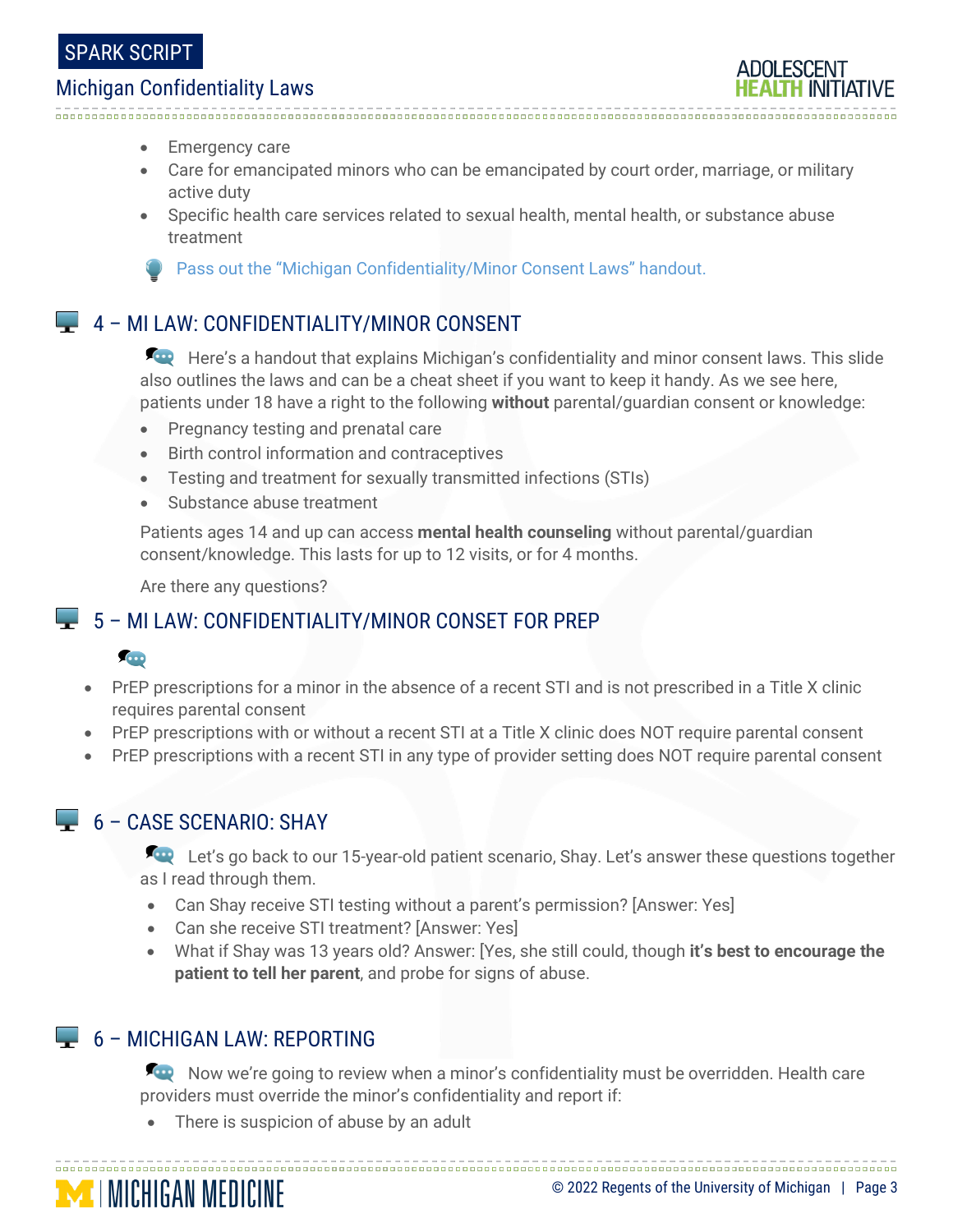- The minor is a risk to themselves or someone else
- The minor is under age 12 and has been sexually active

The provider may choose to tell the parents about any care provided to the minor patient if they believe it is in the minor's best interest.

Minors need a parent/guardian's permission for:

- Vaccines (including HPV)
- Mental health medications (some exceptions for youth 16 or older)
- Inpatient mental health treatment
- An abortion (unless a court-approved waiver is obtained)

# Application  $\Theta$  (3 minutes)

### 7 – CASE SCENARIO: GIOVANNI

Let's take a look at one last scenario. Giovanni is a 17-year-old boy who is struggling with alcohol abuse, but doesn't want to tell his parents.

**In August 2018** Is Giovanni allowed to get outpatient counseling for substance abuse without a parent's consent?

Allow a moment for people to respond either quietly to themselves or aloud.

The answer is yes, though the provider may encourage Giovanni to tell his parents.

#### $\Box$  8 – THANK YOU!

To keep this conversation going over the next month, I will share Sparklers, or quiz questions, about confidentiality. I'll post the Sparklers around the office in places that you all can easily see them. When you see a Sparkler, take a moment to read them and reflect on the responses. Thank you for your participation!

Print and post Sparklers in areas your staff can see (e.g., lunchroom).